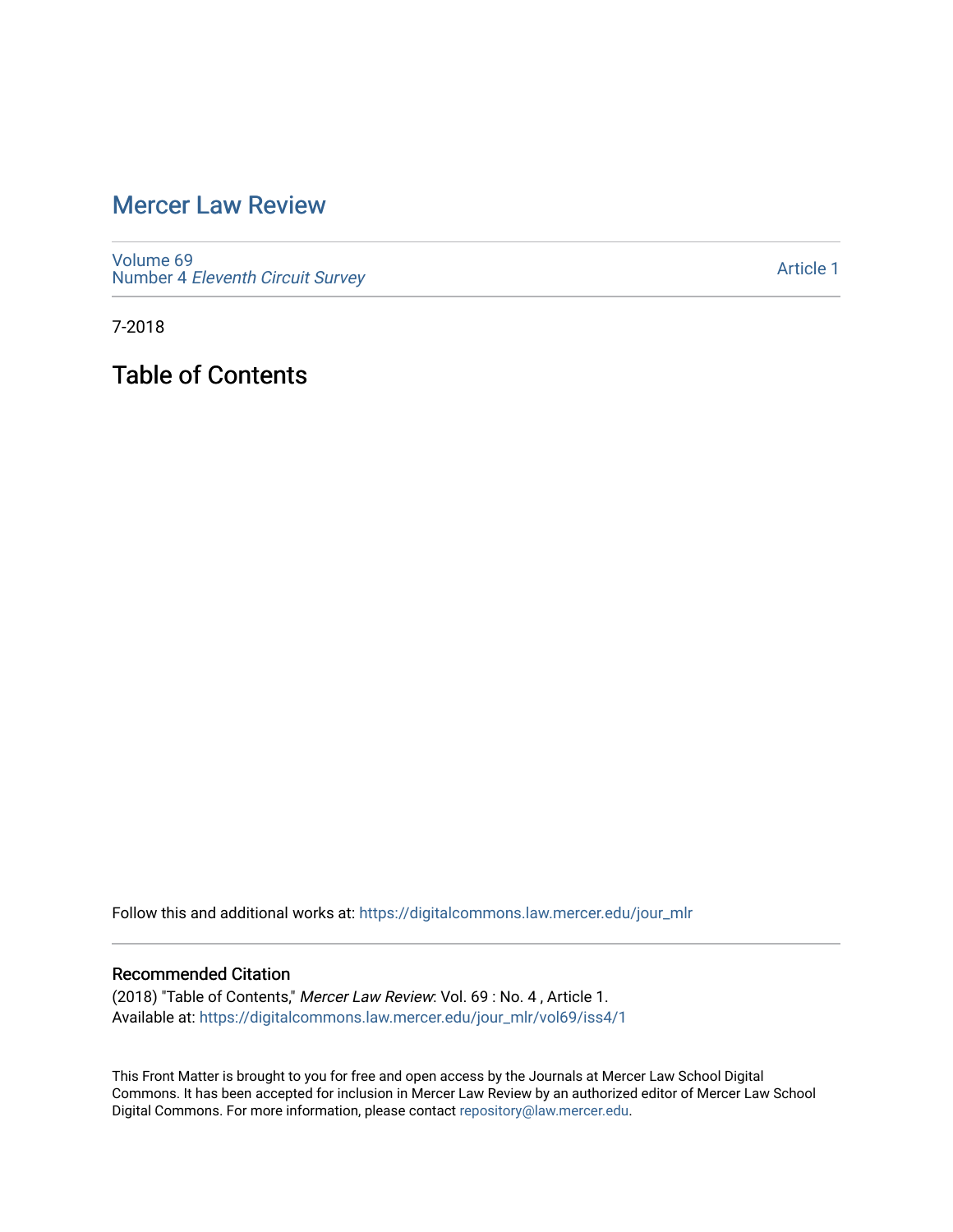# **TABLE OF CONTENTS ELEVENTH CIRCUIT SURVEY January 1, 2017 - December 31, 2017**

 $\overline{\phantom{a}}$ 

### **Special Contribution**

| A Look Back at <i>Reed v</i> . |                 |     |
|--------------------------------|-----------------|-----|
|                                |                 | 987 |
|                                | Steven L. Jones |     |
|                                | <b>Articles</b> |     |

|                                                                                                            | 1001 |
|------------------------------------------------------------------------------------------------------------|------|
| Bankruptcy  Honorable John T. Laney, III<br>William J. Diehl                                               | 1033 |
| Stacey McGavin Mohr                                                                                        | 1065 |
| Commercial Transportation  Madeline E. McNeeley<br>Yvonne S. Godfrey<br>Andrew J. Conn<br>Stephen G. Lowry | 1087 |
| James R. Williams, Jr.                                                                                     | 1109 |
| Employment Discrimination  John E. Duvall                                                                  | 1117 |
|                                                                                                            | 1133 |
| Val Leppert<br>Harris K. Howard                                                                            | 1149 |